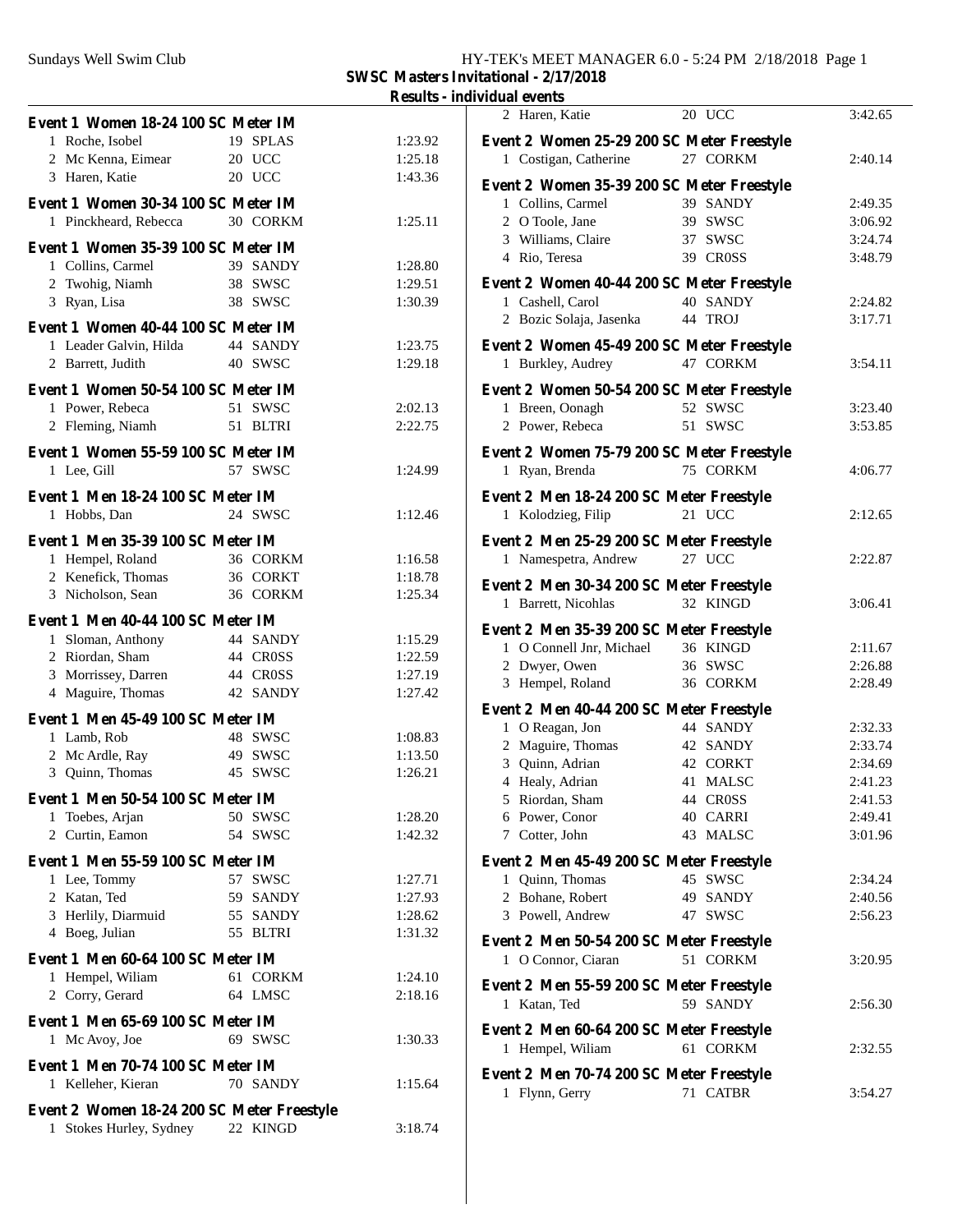**SWSC Masters Invitational - 2/17/2018**

**Results - individual events**

| Event 3 Women 18-24 50 SC Meter Breaststroke |                   |         | Even             |
|----------------------------------------------|-------------------|---------|------------------|
| 1 Tietmeyer, Sabrina 24 MALSC                |                   | 48.79   | 1                |
| 2 Haren, Katie                               | 20 UCC            | 56.52   | Even             |
| Event 3 Women 30-34 50 SC Meter Breaststroke |                   |         | $\mathbf{1}$     |
| 1 Pinckheard, Rebecca 30 CORKM               |                   | 44.03   |                  |
|                                              |                   |         | Even             |
| Event 3 Women 35-39 50 SC Meter Breaststroke |                   |         | 1                |
| 1 Ryan, Lisa                                 | 38 SWSC           | 44.57   | $\mathbf{2}$     |
| 2 Galvin, Donna                              | 38 SANDY          | 46.17   | 3                |
| 3 Williams, Claire                           | 37 SWSC           | 49.87   | Even             |
| --- Rio, Teresa                              | 39 CROSS          | DQ      | 1                |
| Event 3 Women 40-44 50 SC Meter Breaststroke |                   |         |                  |
| 1 Barrett, Judith                            | 40 SWSC           | 41.38   | Even             |
| 2 Bozic Solaja, Jasenka 44 TROJ              |                   | 53.70   | $\mathbf{1}$     |
| --- Mulvihill, Richael                       | 40 SWSC           | DQ      | Even             |
|                                              |                   |         | $\mathbf{1}$     |
| Event 3 Women 45-49 50 SC Meter Breaststroke |                   |         |                  |
| 1 O Sullivan, Grainne 48 SWSC                |                   | 50.07   | Even             |
| 2 Burkley, Audrey 47 CORKM                   |                   | 1:13.21 | 1                |
| Event 3 Women 50-54 50 SC Meter Breaststroke |                   |         | $\overline{2}$   |
| 1 Toebes, Ann                                | 50 SWSC           | 59.40   | Even             |
|                                              |                   |         | $\mathbf{1}$     |
| Event 3 Women 55-59 50 SC Meter Breaststroke |                   |         | $\boldsymbol{2}$ |
| 1 Skoudiene, Victorija 56 MALSC              |                   | 50.27   | 3                |
| Event 3 Women 65-69 50 SC Meter Breaststroke |                   |         | $\overline{4}$   |
| 1 Mahon, Katherine 68 CORKM                  |                   | 50.80   |                  |
|                                              |                   |         | Even             |
| Event 3 Men 18-24 50 SC Meter Breaststroke   |                   |         | $\mathbf{1}$     |
| 1 Hobbs, Dan                                 | 24 SWSC           | 35.99   | Even             |
| Event 3 Men 25-29 50 SC Meter Breaststroke   |                   |         | $\mathbf{1}$     |
| 1 Cussen, Robert                             | 27 CORKM          | 35.74   |                  |
|                                              |                   |         | Even             |
| Event 3 Men 40-44 50 SC Meter Breaststroke   |                   |         | $\mathbf{1}$     |
| 1 Riordan, Sham                              | 44 CROSS          | 40.77   | Even             |
| 2 Healy, Adrian                              | 41 MALSC          | 41.03   | $\mathbf{1}$     |
| 3 Walsh, Richie                              | 43 SWSC           | 51.28   | 2                |
| 4 Power, Conor                               | 40 CARRI          | 52.01   | 3                |
| --- Maguire, Thomas                          | 42 SANDY          | DQ      |                  |
| Event 3 Men 45-49 50 SC Meter Breaststroke   |                   |         | Even             |
| 1 Mc Ardle, Ray                              | 49 SWSC           | 36.55   | $\mathbf{1}$     |
|                                              |                   |         | 2                |
| Event 3 Men 50-54 50 SC Meter Breaststroke   |                   |         | 3                |
| 1 Mulcahy, Nick                              | 53 CORKM          | 41.00   |                  |
| 2 O Callagan, John                           | 50 MALSC          | 43.87   | Even             |
| 3 Curtin, Eamon                              | 54 SWSC           | 46.62   | $\mathbf{1}$     |
|                                              |                   |         | $\overline{c}$   |
| Event 3 Men 55-59 50 SC Meter Breaststroke   | 57 SWSC           |         | 3                |
| 1 Lee, Tommy                                 |                   | 43.11   | Even             |
| 2 Boeg, Julian                               | 55 BLTRI          | 52.96   | 1                |
| Event 3 Men 60-64 50 SC Meter Breaststroke   |                   |         |                  |
| 1 Winckworth, Trevor                         | 61 CORKM          | 39.32   | Even             |
| 2 Corry, Gerard                              | 64 LMSC           | 56.73   | $\mathbf{1}$     |
|                                              |                   |         | Even             |
| Event 3 Men 65-69 50 SC Meter Breaststroke   |                   |         | $\mathbf{1}$     |
| 1 Mc Avoy, Joe                               | 69 SWSC           | 43.13   |                  |
| 2 Power, Ollie                               | <b>SWSC</b><br>67 | 53.17   | Even             |
|                                              |                   |         | $\mathbf{1}$     |

| Event 3 Men 70-74 50 SC Meter Breaststroke |          |         |
|--------------------------------------------|----------|---------|
| 1 Flynn, Gerry                             | 71 CATBR | 51.45   |
|                                            |          |         |
| Event 3 Men 80-84 50 SC Meter Breaststroke |          |         |
| 1 Cassidy, Vincent                         | 84 CORKM | 1:19.95 |
| Event 4 Women 18-24 50 SC Meter Backstroke |          |         |
|                                            | 20 UCC   |         |
| 1 Mc Kenna, Eimear                         |          | 37.32   |
| 2 Roche, Isobel                            | 19 SPLAS | 41.72   |
| 3 Stokes Hurley, Sydney 22 KINGD           |          | 51.35   |
| Event 4 Women 25-29 50 SC Meter Backstroke |          |         |
|                                            | 27 CORKM | 37.37   |
| 1 Costigan, Catherine                      |          |         |
| Event 4 Women 35-39 50 SC Meter Backstroke |          |         |
| 1 Twohig, Niamh                            | 38 SWSC  | 40.53   |
|                                            |          |         |
| Event 4 Women 40-44 50 SC Meter Backstroke |          |         |
| 1 Walsh, Fiona                             | 44 SWSC  | 51.60   |
| Event 4 Women 45-49 50 SC Meter Backstroke |          |         |
|                                            | 48 SWSC  |         |
| 1 Powell, Margot                           |          | 44.67   |
| 2 Burkley, Audrey                          | 47 CORKM | 1:02.15 |
| Event 4 Women 50-54 50 SC Meter Backstroke |          |         |
| 1 Ruddock, Claire                          | 50 CORKM | 46.43   |
| 2 Curtin, Ann                              | 54 SWSC  | 46.97   |
| 3 Power, Rebeca                            | 51 SWSC  | 58.54   |
|                                            |          |         |
| 4 Fleming, Niamh                           | 51 BLTRI | 1:00.32 |
| Event 4 Women 55-59 50 SC Meter Backstroke |          |         |
| 1 Stubbs, Angela                           | 59 SWSC  | 42.24   |
|                                            |          |         |
| Event 4 Women 65-69 50 SC Meter Backstroke |          |         |
| 1 Mahon, Katherine                         | 68 CORKM | 49.87   |
| Event 4 Women 75-79 50 SC Meter Backstroke |          |         |
|                                            |          |         |
| 1 Ryan, Brenda                             | 75 CORKM | 1:03.23 |
| Event 4 Men 40-44 50 SC Meter Backstroke   |          |         |
| 1 Morrissey, Darren                        | 44 CROSS | 40.42   |
| 2 Quinn, Adrian                            | 42 CORKT | 41.28   |
| 3 O Reagan, Jon 44 SANDY                   |          | 42.05   |
|                                            |          |         |
| Event 4 Men 50-54 50 SC Meter Backstroke   |          |         |
| 1 Mulcahy, Nick 53 CORKM                   |          | 39.47   |
| 2 Toebes, Arjan                            | 50 SWSC  | 40.23   |
| 3 Murphy, Kevin                            | 54 CORKM | 41.85   |
|                                            |          |         |
| Event 4 Men 55-59 50 SC Meter Backstroke   |          |         |
| 1 Katan, Ted                               | 59 SANDY | 40.44   |
| 2 Herlily, Diarmuid                        | 55 SANDY | 40.60   |
| 3 Boeg, Julian                             | 55 BLTRI | 41.39   |
|                                            |          |         |
| Event 4 Men 60-64 50 SC Meter Backstroke   |          |         |
| 1 Corry, Gerard                            | 64 LMSC  | 56.18   |
| Event 4 Men 65-69 50 SC Meter Backstroke   |          |         |
| 1 Mc Avoy, Joe                             | 69 SWSC  | 43.76   |
|                                            |          |         |
| Event 4 Men 70-74 50 SC Meter Backstroke   |          |         |
| 1 Kelleher, Kieran                         | 70 SANDY | 36.42   |
|                                            |          |         |
| Event 4 Men 80-84 50 SC Meter Backstroke   |          |         |
| 1 Cassidy, Vincent                         | 84 CORKM | 1:13.79 |
|                                            |          |         |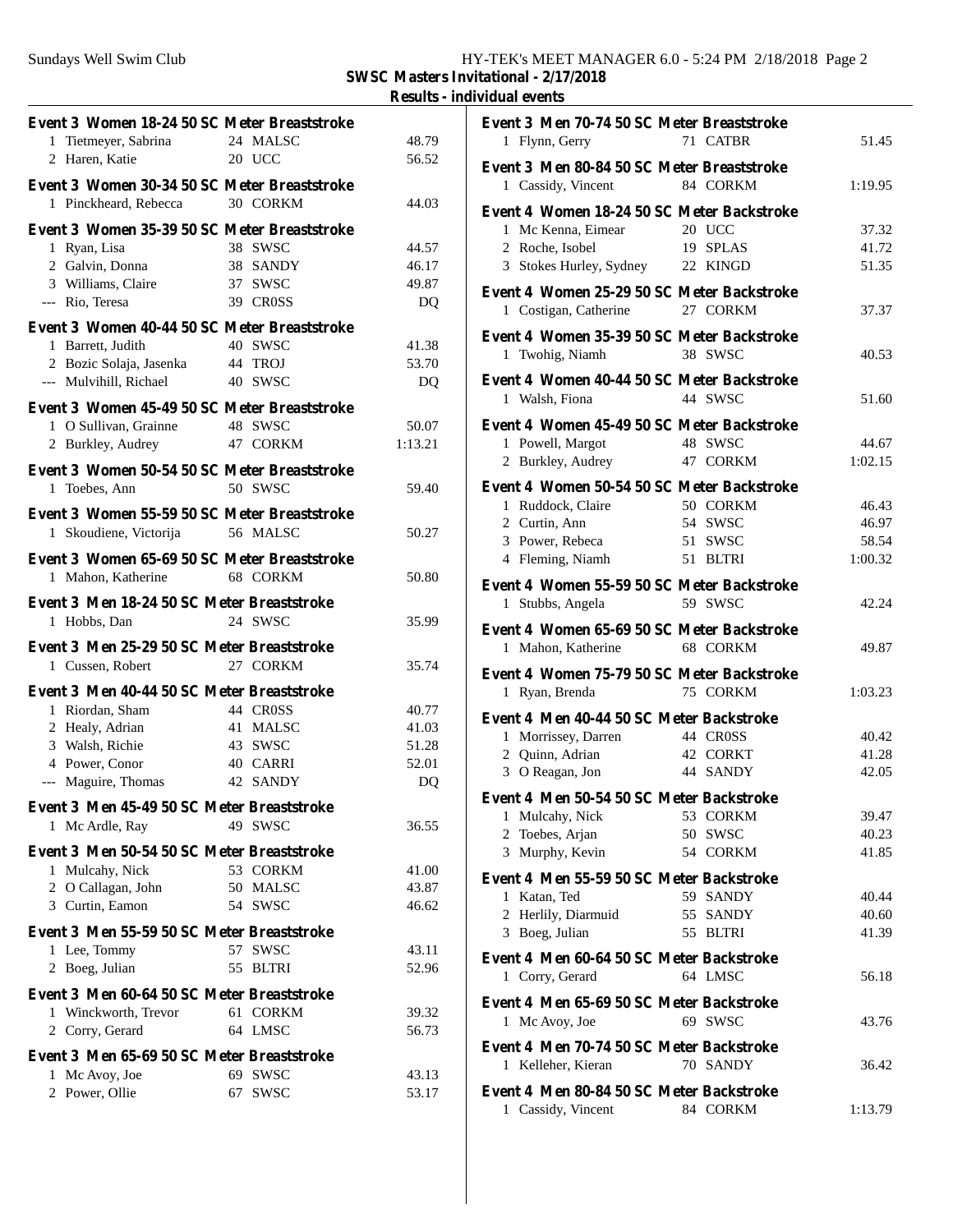## Sundays Well Swim Club HY-TEK's MEET MANAGER 6.0 - 5:24 PM 2/18/2018 Page 3

**SWSC Masters Invitational - 2/17/2018**

**Results - individual events**

| 1 Tietmeyer, Sabrina<br>24 MALSC<br>1:24.57<br>2 Stokes Hurley, Sydney<br>22 KINGD<br>1:30.37<br>Event 5 Women 25-29 100 SC Meter Freestyle<br>27 CORKM<br>1 Costigan, Catherine<br>1:14.94<br>E<br>Event 5 Women 30-34 100 SC Meter Freestyle<br>30 CORKM<br>1 Pinckheard, Rebecca<br>1:16.41<br>Event 5 Women 35-39 100 SC Meter Freestyle<br>1 Galvin, Donna<br>38 SANDY<br>1:15.02<br>2 Collins, Carmel<br>39 SANDY<br>1:19.63<br>E<br>3 O Toole, Jane<br>39 SWSC<br>1:25.72<br>4 Williams, Claire<br>37 SWSC<br>1:31.88<br>5 Rio, Teresa<br>39 CROSS<br>1:46.36<br>Event 5 Women 40-44 100 SC Meter Freestyle<br>40 SANDY<br>1 Cashell, Carol<br>1:07.19<br>2 Leader Galvin, Hilda<br>44 SANDY<br>1:11.43<br>E<br>3 Barrett, Judith<br>40 SWSC<br>1:17.45<br>4 Bozic Solaja, Jasenka 44 TROJ<br>1:27.37<br>5 Leonard, Noreen<br>44 MALSC<br>1:51.01<br>Event 5 Women 45-49 100 SC Meter Freestyle<br>1 O Riordan, Maria<br>47 SWSC<br>1:54.37<br>E<br>2 Burkley, Audrey<br>47 CORKM<br>1:55.29<br>Event 5 Women 50-54 100 SC Meter Freestyle<br>E<br>50 CORKM<br>1 Ruddock, Claire<br>1:39.11<br>Event 5 Women 55-59 100 SC Meter Freestyle<br>E<br>57 SWSC<br>1 Lee, Gill<br>1:12.31<br>2 Skoudiene, Victorija 56 MALSC<br>1:31.44<br>E<br>Event 5 Women 65-69 100 SC Meter Freestyle<br>68 CORKM<br>1 Mahon, Katherine<br>1:26.08<br>E<br>Event 5 Women 70-74 100 SC Meter Freestyle<br>1 Mc Donnell, Joan<br>74 MALSC<br>2:16.99<br>E<br>Event 5 Women 75-79 100 SC Meter Freestyle<br>1 Ryan, Brenda<br>75 CORKM<br>2:02.95<br>E<br>Event 5 Men 18-24 100 SC Meter Freestyle<br>Kolodzieg, Filip<br>21 UCC<br>1:00.56<br>1<br>E<br>Event 5 Men 25-29 100 SC Meter Freestyle<br>1 Cussen, Robert<br>27 CORKM<br>59.88<br>2 Namespetra, Andrew<br>27 UCC<br>1:04.40<br>E<br>Event 5 Men 30-34 100 SC Meter Freestyle<br>1 Barrett, Nicohlas<br>32 KINGD<br>1:18.53<br>Е<br>Event 5 Men 35-39 100 SC Meter Freestyle<br>36 SWSC<br>1 Dwyer, Owen<br>1:05.58<br>E<br>2 Hempel, Roland<br>36 CORKM<br>1:05.79<br>3 Nicholson, Sean<br>36 CORKM<br>1:11.07<br>E<br>Event 5 Men 40-44 100 SC Meter Freestyle<br>44 SANDY<br>Sloman, Anthony<br>1:03.78<br>1<br>2 O Reagan, Jon<br>44 SANDY<br>1:09.19<br>Е<br>3 Maguire, Thomas<br>42 SANDY<br>1:10.46<br>4 Healy, Adrian<br>41 MALSC<br>1:11.43<br>5 Quinn, Adrian<br>42 CORKT<br>1:13.23 | Event 5 Women 18-24 100 SC Meter Freestyle |  |  |
|----------------------------------------------------------------------------------------------------------------------------------------------------------------------------------------------------------------------------------------------------------------------------------------------------------------------------------------------------------------------------------------------------------------------------------------------------------------------------------------------------------------------------------------------------------------------------------------------------------------------------------------------------------------------------------------------------------------------------------------------------------------------------------------------------------------------------------------------------------------------------------------------------------------------------------------------------------------------------------------------------------------------------------------------------------------------------------------------------------------------------------------------------------------------------------------------------------------------------------------------------------------------------------------------------------------------------------------------------------------------------------------------------------------------------------------------------------------------------------------------------------------------------------------------------------------------------------------------------------------------------------------------------------------------------------------------------------------------------------------------------------------------------------------------------------------------------------------------------------------------------------------------------------------------------------------------------------------------------------------------------------------------------------------------------------------------------------------------------------------------------------------------------------------------------------------------------------------------------------------------------------------------------------------------------------------------------------------------|--------------------------------------------|--|--|
|                                                                                                                                                                                                                                                                                                                                                                                                                                                                                                                                                                                                                                                                                                                                                                                                                                                                                                                                                                                                                                                                                                                                                                                                                                                                                                                                                                                                                                                                                                                                                                                                                                                                                                                                                                                                                                                                                                                                                                                                                                                                                                                                                                                                                                                                                                                                              |                                            |  |  |
|                                                                                                                                                                                                                                                                                                                                                                                                                                                                                                                                                                                                                                                                                                                                                                                                                                                                                                                                                                                                                                                                                                                                                                                                                                                                                                                                                                                                                                                                                                                                                                                                                                                                                                                                                                                                                                                                                                                                                                                                                                                                                                                                                                                                                                                                                                                                              |                                            |  |  |
|                                                                                                                                                                                                                                                                                                                                                                                                                                                                                                                                                                                                                                                                                                                                                                                                                                                                                                                                                                                                                                                                                                                                                                                                                                                                                                                                                                                                                                                                                                                                                                                                                                                                                                                                                                                                                                                                                                                                                                                                                                                                                                                                                                                                                                                                                                                                              |                                            |  |  |
|                                                                                                                                                                                                                                                                                                                                                                                                                                                                                                                                                                                                                                                                                                                                                                                                                                                                                                                                                                                                                                                                                                                                                                                                                                                                                                                                                                                                                                                                                                                                                                                                                                                                                                                                                                                                                                                                                                                                                                                                                                                                                                                                                                                                                                                                                                                                              |                                            |  |  |
|                                                                                                                                                                                                                                                                                                                                                                                                                                                                                                                                                                                                                                                                                                                                                                                                                                                                                                                                                                                                                                                                                                                                                                                                                                                                                                                                                                                                                                                                                                                                                                                                                                                                                                                                                                                                                                                                                                                                                                                                                                                                                                                                                                                                                                                                                                                                              |                                            |  |  |
|                                                                                                                                                                                                                                                                                                                                                                                                                                                                                                                                                                                                                                                                                                                                                                                                                                                                                                                                                                                                                                                                                                                                                                                                                                                                                                                                                                                                                                                                                                                                                                                                                                                                                                                                                                                                                                                                                                                                                                                                                                                                                                                                                                                                                                                                                                                                              |                                            |  |  |
|                                                                                                                                                                                                                                                                                                                                                                                                                                                                                                                                                                                                                                                                                                                                                                                                                                                                                                                                                                                                                                                                                                                                                                                                                                                                                                                                                                                                                                                                                                                                                                                                                                                                                                                                                                                                                                                                                                                                                                                                                                                                                                                                                                                                                                                                                                                                              |                                            |  |  |
|                                                                                                                                                                                                                                                                                                                                                                                                                                                                                                                                                                                                                                                                                                                                                                                                                                                                                                                                                                                                                                                                                                                                                                                                                                                                                                                                                                                                                                                                                                                                                                                                                                                                                                                                                                                                                                                                                                                                                                                                                                                                                                                                                                                                                                                                                                                                              |                                            |  |  |
|                                                                                                                                                                                                                                                                                                                                                                                                                                                                                                                                                                                                                                                                                                                                                                                                                                                                                                                                                                                                                                                                                                                                                                                                                                                                                                                                                                                                                                                                                                                                                                                                                                                                                                                                                                                                                                                                                                                                                                                                                                                                                                                                                                                                                                                                                                                                              |                                            |  |  |
|                                                                                                                                                                                                                                                                                                                                                                                                                                                                                                                                                                                                                                                                                                                                                                                                                                                                                                                                                                                                                                                                                                                                                                                                                                                                                                                                                                                                                                                                                                                                                                                                                                                                                                                                                                                                                                                                                                                                                                                                                                                                                                                                                                                                                                                                                                                                              |                                            |  |  |
|                                                                                                                                                                                                                                                                                                                                                                                                                                                                                                                                                                                                                                                                                                                                                                                                                                                                                                                                                                                                                                                                                                                                                                                                                                                                                                                                                                                                                                                                                                                                                                                                                                                                                                                                                                                                                                                                                                                                                                                                                                                                                                                                                                                                                                                                                                                                              |                                            |  |  |
|                                                                                                                                                                                                                                                                                                                                                                                                                                                                                                                                                                                                                                                                                                                                                                                                                                                                                                                                                                                                                                                                                                                                                                                                                                                                                                                                                                                                                                                                                                                                                                                                                                                                                                                                                                                                                                                                                                                                                                                                                                                                                                                                                                                                                                                                                                                                              |                                            |  |  |
|                                                                                                                                                                                                                                                                                                                                                                                                                                                                                                                                                                                                                                                                                                                                                                                                                                                                                                                                                                                                                                                                                                                                                                                                                                                                                                                                                                                                                                                                                                                                                                                                                                                                                                                                                                                                                                                                                                                                                                                                                                                                                                                                                                                                                                                                                                                                              |                                            |  |  |
|                                                                                                                                                                                                                                                                                                                                                                                                                                                                                                                                                                                                                                                                                                                                                                                                                                                                                                                                                                                                                                                                                                                                                                                                                                                                                                                                                                                                                                                                                                                                                                                                                                                                                                                                                                                                                                                                                                                                                                                                                                                                                                                                                                                                                                                                                                                                              |                                            |  |  |
|                                                                                                                                                                                                                                                                                                                                                                                                                                                                                                                                                                                                                                                                                                                                                                                                                                                                                                                                                                                                                                                                                                                                                                                                                                                                                                                                                                                                                                                                                                                                                                                                                                                                                                                                                                                                                                                                                                                                                                                                                                                                                                                                                                                                                                                                                                                                              |                                            |  |  |
|                                                                                                                                                                                                                                                                                                                                                                                                                                                                                                                                                                                                                                                                                                                                                                                                                                                                                                                                                                                                                                                                                                                                                                                                                                                                                                                                                                                                                                                                                                                                                                                                                                                                                                                                                                                                                                                                                                                                                                                                                                                                                                                                                                                                                                                                                                                                              |                                            |  |  |
|                                                                                                                                                                                                                                                                                                                                                                                                                                                                                                                                                                                                                                                                                                                                                                                                                                                                                                                                                                                                                                                                                                                                                                                                                                                                                                                                                                                                                                                                                                                                                                                                                                                                                                                                                                                                                                                                                                                                                                                                                                                                                                                                                                                                                                                                                                                                              |                                            |  |  |
|                                                                                                                                                                                                                                                                                                                                                                                                                                                                                                                                                                                                                                                                                                                                                                                                                                                                                                                                                                                                                                                                                                                                                                                                                                                                                                                                                                                                                                                                                                                                                                                                                                                                                                                                                                                                                                                                                                                                                                                                                                                                                                                                                                                                                                                                                                                                              |                                            |  |  |
|                                                                                                                                                                                                                                                                                                                                                                                                                                                                                                                                                                                                                                                                                                                                                                                                                                                                                                                                                                                                                                                                                                                                                                                                                                                                                                                                                                                                                                                                                                                                                                                                                                                                                                                                                                                                                                                                                                                                                                                                                                                                                                                                                                                                                                                                                                                                              |                                            |  |  |
|                                                                                                                                                                                                                                                                                                                                                                                                                                                                                                                                                                                                                                                                                                                                                                                                                                                                                                                                                                                                                                                                                                                                                                                                                                                                                                                                                                                                                                                                                                                                                                                                                                                                                                                                                                                                                                                                                                                                                                                                                                                                                                                                                                                                                                                                                                                                              |                                            |  |  |
|                                                                                                                                                                                                                                                                                                                                                                                                                                                                                                                                                                                                                                                                                                                                                                                                                                                                                                                                                                                                                                                                                                                                                                                                                                                                                                                                                                                                                                                                                                                                                                                                                                                                                                                                                                                                                                                                                                                                                                                                                                                                                                                                                                                                                                                                                                                                              |                                            |  |  |
|                                                                                                                                                                                                                                                                                                                                                                                                                                                                                                                                                                                                                                                                                                                                                                                                                                                                                                                                                                                                                                                                                                                                                                                                                                                                                                                                                                                                                                                                                                                                                                                                                                                                                                                                                                                                                                                                                                                                                                                                                                                                                                                                                                                                                                                                                                                                              |                                            |  |  |
|                                                                                                                                                                                                                                                                                                                                                                                                                                                                                                                                                                                                                                                                                                                                                                                                                                                                                                                                                                                                                                                                                                                                                                                                                                                                                                                                                                                                                                                                                                                                                                                                                                                                                                                                                                                                                                                                                                                                                                                                                                                                                                                                                                                                                                                                                                                                              |                                            |  |  |
|                                                                                                                                                                                                                                                                                                                                                                                                                                                                                                                                                                                                                                                                                                                                                                                                                                                                                                                                                                                                                                                                                                                                                                                                                                                                                                                                                                                                                                                                                                                                                                                                                                                                                                                                                                                                                                                                                                                                                                                                                                                                                                                                                                                                                                                                                                                                              |                                            |  |  |
|                                                                                                                                                                                                                                                                                                                                                                                                                                                                                                                                                                                                                                                                                                                                                                                                                                                                                                                                                                                                                                                                                                                                                                                                                                                                                                                                                                                                                                                                                                                                                                                                                                                                                                                                                                                                                                                                                                                                                                                                                                                                                                                                                                                                                                                                                                                                              |                                            |  |  |
|                                                                                                                                                                                                                                                                                                                                                                                                                                                                                                                                                                                                                                                                                                                                                                                                                                                                                                                                                                                                                                                                                                                                                                                                                                                                                                                                                                                                                                                                                                                                                                                                                                                                                                                                                                                                                                                                                                                                                                                                                                                                                                                                                                                                                                                                                                                                              |                                            |  |  |
|                                                                                                                                                                                                                                                                                                                                                                                                                                                                                                                                                                                                                                                                                                                                                                                                                                                                                                                                                                                                                                                                                                                                                                                                                                                                                                                                                                                                                                                                                                                                                                                                                                                                                                                                                                                                                                                                                                                                                                                                                                                                                                                                                                                                                                                                                                                                              |                                            |  |  |
|                                                                                                                                                                                                                                                                                                                                                                                                                                                                                                                                                                                                                                                                                                                                                                                                                                                                                                                                                                                                                                                                                                                                                                                                                                                                                                                                                                                                                                                                                                                                                                                                                                                                                                                                                                                                                                                                                                                                                                                                                                                                                                                                                                                                                                                                                                                                              |                                            |  |  |
|                                                                                                                                                                                                                                                                                                                                                                                                                                                                                                                                                                                                                                                                                                                                                                                                                                                                                                                                                                                                                                                                                                                                                                                                                                                                                                                                                                                                                                                                                                                                                                                                                                                                                                                                                                                                                                                                                                                                                                                                                                                                                                                                                                                                                                                                                                                                              |                                            |  |  |
|                                                                                                                                                                                                                                                                                                                                                                                                                                                                                                                                                                                                                                                                                                                                                                                                                                                                                                                                                                                                                                                                                                                                                                                                                                                                                                                                                                                                                                                                                                                                                                                                                                                                                                                                                                                                                                                                                                                                                                                                                                                                                                                                                                                                                                                                                                                                              |                                            |  |  |
|                                                                                                                                                                                                                                                                                                                                                                                                                                                                                                                                                                                                                                                                                                                                                                                                                                                                                                                                                                                                                                                                                                                                                                                                                                                                                                                                                                                                                                                                                                                                                                                                                                                                                                                                                                                                                                                                                                                                                                                                                                                                                                                                                                                                                                                                                                                                              |                                            |  |  |
|                                                                                                                                                                                                                                                                                                                                                                                                                                                                                                                                                                                                                                                                                                                                                                                                                                                                                                                                                                                                                                                                                                                                                                                                                                                                                                                                                                                                                                                                                                                                                                                                                                                                                                                                                                                                                                                                                                                                                                                                                                                                                                                                                                                                                                                                                                                                              |                                            |  |  |
|                                                                                                                                                                                                                                                                                                                                                                                                                                                                                                                                                                                                                                                                                                                                                                                                                                                                                                                                                                                                                                                                                                                                                                                                                                                                                                                                                                                                                                                                                                                                                                                                                                                                                                                                                                                                                                                                                                                                                                                                                                                                                                                                                                                                                                                                                                                                              |                                            |  |  |
|                                                                                                                                                                                                                                                                                                                                                                                                                                                                                                                                                                                                                                                                                                                                                                                                                                                                                                                                                                                                                                                                                                                                                                                                                                                                                                                                                                                                                                                                                                                                                                                                                                                                                                                                                                                                                                                                                                                                                                                                                                                                                                                                                                                                                                                                                                                                              |                                            |  |  |
|                                                                                                                                                                                                                                                                                                                                                                                                                                                                                                                                                                                                                                                                                                                                                                                                                                                                                                                                                                                                                                                                                                                                                                                                                                                                                                                                                                                                                                                                                                                                                                                                                                                                                                                                                                                                                                                                                                                                                                                                                                                                                                                                                                                                                                                                                                                                              |                                            |  |  |
|                                                                                                                                                                                                                                                                                                                                                                                                                                                                                                                                                                                                                                                                                                                                                                                                                                                                                                                                                                                                                                                                                                                                                                                                                                                                                                                                                                                                                                                                                                                                                                                                                                                                                                                                                                                                                                                                                                                                                                                                                                                                                                                                                                                                                                                                                                                                              |                                            |  |  |
|                                                                                                                                                                                                                                                                                                                                                                                                                                                                                                                                                                                                                                                                                                                                                                                                                                                                                                                                                                                                                                                                                                                                                                                                                                                                                                                                                                                                                                                                                                                                                                                                                                                                                                                                                                                                                                                                                                                                                                                                                                                                                                                                                                                                                                                                                                                                              |                                            |  |  |
|                                                                                                                                                                                                                                                                                                                                                                                                                                                                                                                                                                                                                                                                                                                                                                                                                                                                                                                                                                                                                                                                                                                                                                                                                                                                                                                                                                                                                                                                                                                                                                                                                                                                                                                                                                                                                                                                                                                                                                                                                                                                                                                                                                                                                                                                                                                                              |                                            |  |  |
|                                                                                                                                                                                                                                                                                                                                                                                                                                                                                                                                                                                                                                                                                                                                                                                                                                                                                                                                                                                                                                                                                                                                                                                                                                                                                                                                                                                                                                                                                                                                                                                                                                                                                                                                                                                                                                                                                                                                                                                                                                                                                                                                                                                                                                                                                                                                              |                                            |  |  |
|                                                                                                                                                                                                                                                                                                                                                                                                                                                                                                                                                                                                                                                                                                                                                                                                                                                                                                                                                                                                                                                                                                                                                                                                                                                                                                                                                                                                                                                                                                                                                                                                                                                                                                                                                                                                                                                                                                                                                                                                                                                                                                                                                                                                                                                                                                                                              |                                            |  |  |
|                                                                                                                                                                                                                                                                                                                                                                                                                                                                                                                                                                                                                                                                                                                                                                                                                                                                                                                                                                                                                                                                                                                                                                                                                                                                                                                                                                                                                                                                                                                                                                                                                                                                                                                                                                                                                                                                                                                                                                                                                                                                                                                                                                                                                                                                                                                                              |                                            |  |  |
|                                                                                                                                                                                                                                                                                                                                                                                                                                                                                                                                                                                                                                                                                                                                                                                                                                                                                                                                                                                                                                                                                                                                                                                                                                                                                                                                                                                                                                                                                                                                                                                                                                                                                                                                                                                                                                                                                                                                                                                                                                                                                                                                                                                                                                                                                                                                              |                                            |  |  |
|                                                                                                                                                                                                                                                                                                                                                                                                                                                                                                                                                                                                                                                                                                                                                                                                                                                                                                                                                                                                                                                                                                                                                                                                                                                                                                                                                                                                                                                                                                                                                                                                                                                                                                                                                                                                                                                                                                                                                                                                                                                                                                                                                                                                                                                                                                                                              |                                            |  |  |
|                                                                                                                                                                                                                                                                                                                                                                                                                                                                                                                                                                                                                                                                                                                                                                                                                                                                                                                                                                                                                                                                                                                                                                                                                                                                                                                                                                                                                                                                                                                                                                                                                                                                                                                                                                                                                                                                                                                                                                                                                                                                                                                                                                                                                                                                                                                                              |                                            |  |  |
|                                                                                                                                                                                                                                                                                                                                                                                                                                                                                                                                                                                                                                                                                                                                                                                                                                                                                                                                                                                                                                                                                                                                                                                                                                                                                                                                                                                                                                                                                                                                                                                                                                                                                                                                                                                                                                                                                                                                                                                                                                                                                                                                                                                                                                                                                                                                              |                                            |  |  |
|                                                                                                                                                                                                                                                                                                                                                                                                                                                                                                                                                                                                                                                                                                                                                                                                                                                                                                                                                                                                                                                                                                                                                                                                                                                                                                                                                                                                                                                                                                                                                                                                                                                                                                                                                                                                                                                                                                                                                                                                                                                                                                                                                                                                                                                                                                                                              |                                            |  |  |
|                                                                                                                                                                                                                                                                                                                                                                                                                                                                                                                                                                                                                                                                                                                                                                                                                                                                                                                                                                                                                                                                                                                                                                                                                                                                                                                                                                                                                                                                                                                                                                                                                                                                                                                                                                                                                                                                                                                                                                                                                                                                                                                                                                                                                                                                                                                                              |                                            |  |  |
|                                                                                                                                                                                                                                                                                                                                                                                                                                                                                                                                                                                                                                                                                                                                                                                                                                                                                                                                                                                                                                                                                                                                                                                                                                                                                                                                                                                                                                                                                                                                                                                                                                                                                                                                                                                                                                                                                                                                                                                                                                                                                                                                                                                                                                                                                                                                              |                                            |  |  |
|                                                                                                                                                                                                                                                                                                                                                                                                                                                                                                                                                                                                                                                                                                                                                                                                                                                                                                                                                                                                                                                                                                                                                                                                                                                                                                                                                                                                                                                                                                                                                                                                                                                                                                                                                                                                                                                                                                                                                                                                                                                                                                                                                                                                                                                                                                                                              |                                            |  |  |
|                                                                                                                                                                                                                                                                                                                                                                                                                                                                                                                                                                                                                                                                                                                                                                                                                                                                                                                                                                                                                                                                                                                                                                                                                                                                                                                                                                                                                                                                                                                                                                                                                                                                                                                                                                                                                                                                                                                                                                                                                                                                                                                                                                                                                                                                                                                                              |                                            |  |  |
|                                                                                                                                                                                                                                                                                                                                                                                                                                                                                                                                                                                                                                                                                                                                                                                                                                                                                                                                                                                                                                                                                                                                                                                                                                                                                                                                                                                                                                                                                                                                                                                                                                                                                                                                                                                                                                                                                                                                                                                                                                                                                                                                                                                                                                                                                                                                              |                                            |  |  |
|                                                                                                                                                                                                                                                                                                                                                                                                                                                                                                                                                                                                                                                                                                                                                                                                                                                                                                                                                                                                                                                                                                                                                                                                                                                                                                                                                                                                                                                                                                                                                                                                                                                                                                                                                                                                                                                                                                                                                                                                                                                                                                                                                                                                                                                                                                                                              |                                            |  |  |
|                                                                                                                                                                                                                                                                                                                                                                                                                                                                                                                                                                                                                                                                                                                                                                                                                                                                                                                                                                                                                                                                                                                                                                                                                                                                                                                                                                                                                                                                                                                                                                                                                                                                                                                                                                                                                                                                                                                                                                                                                                                                                                                                                                                                                                                                                                                                              |                                            |  |  |
|                                                                                                                                                                                                                                                                                                                                                                                                                                                                                                                                                                                                                                                                                                                                                                                                                                                                                                                                                                                                                                                                                                                                                                                                                                                                                                                                                                                                                                                                                                                                                                                                                                                                                                                                                                                                                                                                                                                                                                                                                                                                                                                                                                                                                                                                                                                                              |                                            |  |  |

| Tuudi CTCiito                                                |          |         |
|--------------------------------------------------------------|----------|---------|
| 6 Riordan, Sham                                              | 44 CROSS | 1:13.58 |
| 7 Power, Conor                                               | 40 CARRI | 1:15.07 |
| 8 Morrissey, Darren                                          | 44 CROSS | 1:15.66 |
| 9 Cotter, John                                               | 43 MALSC | 1:23.81 |
| 10 Walsh, Richie                                             | 43 SWSC  | 1:43.42 |
| Event 5 Men 45-49 100 SC Meter Freestyle                     |          |         |
| 1 Quinn, Thomas                                              | 45 SWSC  | 1:09.39 |
| 2 Bohane, Robert                                             | 49 SANDY | 1:13.00 |
| 3 Powell, Andrew                                             | 47 SWSC  | 1:20.53 |
| 4 Mc Gorry, Mike                                             | 49 SWSC  | 1:25.26 |
|                                                              |          |         |
| Event 5 Men 50-54 100 SC Meter Freestyle                     |          |         |
| 1 Breathnach, Colm                                           | 53 UCC   | 1:06.78 |
| 2 Mulcahy, Nick                                              | 53 CORKM | 1:10.63 |
| 3 O Connor, Ciaran                                           | 51 CORKM | 1:30.12 |
| 4 O Callagan, John                                           | 50 MALSC | 1:32.90 |
| 5 Curtin, Eamon                                              | 54 SWSC  | 1:35.28 |
| Event 5 Men 55-59 100 SC Meter Freestyle                     |          |         |
| 1 Katan, Ted                                                 | 59 SANDY | 1:16.05 |
| 2 Herlily, Diarmuid                                          | 55 SANDY | 1:16.61 |
| 3 Boeg, Julian                                               | 55 BLTRI | 1:17.00 |
| 4 Lee, Tommy                                                 | 57 SWSC  | 1:17.24 |
|                                                              |          |         |
| Event 5 Men 60-64 100 SC Meter Freestyle<br>1 Hempel, Wiliam | 61 CORKM |         |
|                                                              |          | 1:10.76 |
| Event 5 Men 70-74 100 SC Meter Freestyle                     |          |         |
| 1 Flynn, Gerry                                               | 71 CATBR | 1:35.14 |
| Event 5 Men 80-84 100 SC Meter Freestyle                     |          |         |
| 1 Cassidy, Vincent                                           | 84 CORKM | 2:47.67 |
|                                                              |          |         |
| Event 6 Women 35-39 200 SC Meter Breaststroke                |          |         |
| 1 Ryan, Lisa                                                 | 38 SWSC  | 3:35.70 |
| Event 6 Women 40-44 200 SC Meter Breaststroke                |          |         |
| 1 Barrett, Judith                                            | 40 SWSC  | 3:28.75 |
| Event 6 Women 45-49 200 SC Meter Breaststroke                |          |         |
| 1 O Sullivan, Grainne                                        | 48 SWSC  | 4:03.17 |
|                                                              |          |         |
| Event 6 Men 35-39 200 SC Meter Breaststroke                  |          |         |
| 1 Hempel, Roland                                             | 36 CORKM | 3:24.62 |
| Event 6 Men 40-44 200 SC Meter Breaststroke                  |          |         |
| 1 Riordan, Sham                                              | 44 CROSS | 3:20.66 |
| 2 Power, Conor                                               | 40 CARRI | 4:06.12 |
|                                                              |          |         |
| Event 6 Men 45-49 200 SC Meter Breaststroke                  |          |         |
| 1 Lamb, Rob                                                  | 48 SWSC  | 2:50.10 |
| Event 6 Men 50-54 200 SC Meter Breaststroke                  |          |         |
| 1 Toebes, Arjan                                              | 50 SWSC  | 3:24.87 |
|                                                              |          |         |
| Event 6 Men 60-64 200 SC Meter Breaststroke                  |          |         |
| 1 Winckworth, Trevor                                         | 61 CORKM | 3:17.76 |
| Event 6 Men 70-74 200 SC Meter Breaststroke                  |          |         |
| 1 Flynn, Gerry                                               | 71 CATBR | 4:32.17 |
| Event 7 Women 18-24 50 SC Meter Butterfly                    |          |         |
| 1 Roche, Isobel                                              | 19 SPLAS | 35.22   |
| 2 Mc Kenna, Eimear                                           | 20 UCC   | 37.02   |
|                                                              |          |         |
| 3 Stokes Hurley, Sydney                                      | 22 KINGD | 47.28   |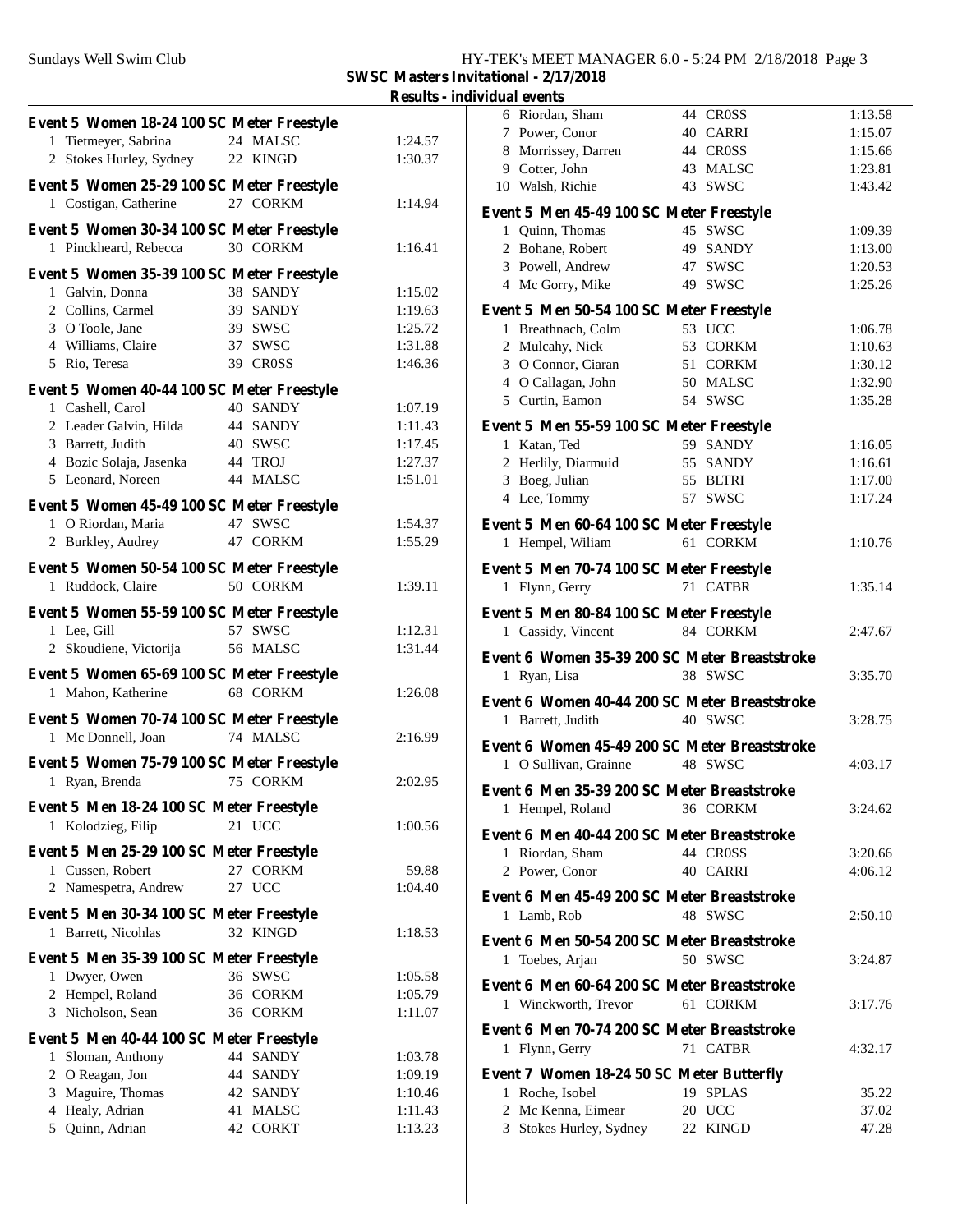**SWSC Masters Invitational - 2/17/2018**

**Results - individual events**

| (Event 7 Women 18-24 50 SC Meter Butterfly) |          |         | Event 8 Women 40-44 50 SC Meter Freestyle |          |         |
|---------------------------------------------|----------|---------|-------------------------------------------|----------|---------|
| 4 Haren, Katie                              | 20 UCC   | 53.53   | 1 Cashell, Carol                          | 40 SANDY | 31.21   |
| Event 7 Women 25-29 50 SC Meter Butterfly   |          |         | 2 Leader Galvin, Hilda                    | 44 SANDY | 32.37   |
| 1 Costigan, Catherine                       | 27 CORKM | 39.73   | 3 Barrett, Judith                         | 40 SWSC  | 35.32   |
|                                             |          |         | 4 Leonard, Noreen                         | 44 MALSC | 47.51   |
| Event 7 Women 35-39 50 SC Meter Butterfly   |          |         | 5 Walsh, Fiona                            | 44 SWSC  | 50.87   |
| 1 Twohig, Niamh                             | 38 SWSC  | 38.51   |                                           |          |         |
| 2 Collins, Carmel                           | 39 SANDY | 40.00   | Event 8 Women 45-49 50 SC Meter Freestyle |          |         |
| Event 7 Women 45-49 50 SC Meter Butterfly   |          |         | 1 O Sullivan, Grainne                     | 48 SWSC  | 38.73   |
| 1 Powell, Margot                            | 48 SWSC  | 42.83   | 2 O Riordan, Maria                        | 47 SWSC  | 47.25   |
| 2 O Riordan, Maria                          | 47 SWSC  | 59.84   | 3 Burkley, Audrey                         | 47 CORKM | 52.35   |
|                                             |          |         | Event 8 Women 50-54 50 SC Meter Freestyle |          |         |
| Event 7 Men 18-24 50 SC Meter Butterfly     |          |         | 1 Curtin, Ann                             | 54 SWSC  | 38.17   |
| 1 Kolodzieg, Filip                          | 21 UCC   | 29.99   | 2 Breen, Oonagh                           | 52 SWSC  | 40.74   |
| 2 Curtin, Matt                              | 24 SWSC  | 33.72   | 3 Fleming, Niamh                          | 51 BLTRI | 45.28   |
| Event 7 Men 25-29 50 SC Meter Butterfly     |          |         | 4 Toebes, Ann                             | 50 SWSC  | 52.14   |
| 1 Cussen, Robert                            | 27 CORKM | 29.91   |                                           |          |         |
|                                             |          |         | Event 8 Women 55-59 50 SC Meter Freestyle |          |         |
| Event 7 Men 35-39 50 SC Meter Butterfly     |          |         | 1 Lee, Gill                               | 57 SWSC  | 32.78   |
| 1 Nicholson, Sean                           | 36 CORKM | 33.85   | 2 Stubbs, Angela                          | 59 SWSC  | 35.01   |
| Event 7 Men 40-44 50 SC Meter Butterfly     |          |         | 3 Skoudiene, Victorija                    | 56 MALSC | 41.46   |
| 1 Morrissey, Darren                         | 44 CROSS | 37.02   | Event 8 Women 65-69 50 SC Meter Freestyle |          |         |
| 2 Riordan, Sham                             | 44 CROSS | 39.11   | 1 Mahon, Katherine                        | 68 CORKM | 38.13   |
| 3 O Reagan, Jon                             | 44 SANDY | 41.21   |                                           |          |         |
|                                             |          |         | Event 8 Women 70-74 50 SC Meter Freestyle |          |         |
| Event 7 Men 45-49 50 SC Meter Butterfly     |          |         | 1 Mc Donnell, Joan                        | 74 MALSC | 1:02.02 |
| 2 Mc Ardle, Ray                             | 49 SWSC  | 33.10   | Event 8 Women 75-79 50 SC Meter Freestyle |          |         |
| 3 Quinn, Thomas                             | 45 SWSC  | 33.55   | 1 Ryan, Brenda                            | 75 CORKM | 58.11   |
| Event 7 Men 50-54 50 SC Meter Butterfly     |          |         |                                           |          |         |
| 1 Mulcahy, Nick                             | 53 CORKM | 34.30   | Event 8 Men 18-24 50 SC Meter Freestyle   |          |         |
| 2 Murphy, Kevin                             | 54 CORKM | 37.12   | 1 Kolodzieg, Filip                        | 21 UCC   | 28.19   |
| 3 O Callagan, John                          | 50 MALSC | 49.20   | 2 Hobbs, Dan                              | 24 SWSC  | 29.03   |
| 4 O Connor, Ciaran                          | 51 CORKM | 50.14   | Event 8 Men 25-29 50 SC Meter Freestyle   |          |         |
|                                             |          |         | 1 Cussen, Robert                          | 27 CORKM | 27.60   |
| Event 7 Men 55-59 50 SC Meter Butterfly     |          |         | 2 Namespetra, Andrew                      | 27 UCC   | 29.22   |
| 1 Boeg, Julian                              | 55 BLTRI | 39.29   |                                           |          |         |
| 2 Katan, Ted                                | 59 SANDY | 39.95   | Event 8 Men 35-39 50 SC Meter Freestyle   |          |         |
| Event 7 Men 60-64 50 SC Meter Butterfly     |          |         | 1 O Connell Jnr, Michael                  | 36 KINGD | 27.30   |
| 1 Corry, Gerard                             | 64 LMSC  | 1:14.43 | 2 Dwyer, Owen                             | 36 SWSC  | 29.55   |
|                                             |          |         | 3 Nicholson, Sean                         | 36 CORKM | 31.26   |
| Event 7 Men 65-69 50 SC Meter Butterfly     |          |         | 4 Burke, Keith                            | 37 SWSC  | 36.78   |
| 1 Mc Avoy, Joe                              | 69 SWSC  | 38.19   | Event 8 Men 40-44 50 SC Meter Freestyle   |          |         |
| Event 7 Men 70-74 50 SC Meter Butterfly     |          |         | 1 Sloman, Anthony                         | 44 SANDY | 28.69   |
| 1 Kelleher, Kieran                          | 70 SANDY | 32.50   | 2 O Reagan, Jon                           | 44 SANDY | 31.59   |
|                                             |          |         | Maguire, Thomas<br>3                      | 42 SANDY | 31.72   |
| Event 8 Women 18-24 50 SC Meter Freestyle   |          |         | Healy, Adrian<br>4                        | 41 MALSC | 32.10   |
| 1 Roche, Isobel                             | 19 SPLAS | 31.58   | Morrissey, Darren<br>5                    | 44 CROSS | 32.33   |
| 2 Mc Kenna, Eimear                          | 20 UCC   | 33.85   | Quinn, Adrian<br>6                        | 42 CORKT | 32.69   |
| 3 Tietmeyer, Sabrina                        | 24 MALSC | 37.27   | Cotter, John<br>7                         | 43 MALSC | 37.52   |
| 4 Stokes Hurley, Sydney                     | 22 KINGD | 41.29   | Power, Conor<br>8                         | 40 CARRI | 41.17   |
| Event 8 Women 35-39 50 SC Meter Freestyle   |          |         | Walsh, Richie<br>9                        | 43 SWSC  | 46.18   |
| 1 Galvin, Donna                             | 38 SANDY | 33.42   |                                           |          |         |
| 2 Ryan, Lisa                                | 38 SWSC  | 36.21   | Event 8 Men 45-49 50 SC Meter Freestyle   |          |         |
| 3 O Toole, Jane                             | 39 SWSC  | 38.58   | 1 Kenny, Jason                            | 46 MALSC | 29.70   |
| 4 Williams, Claire                          | 37 SWSC  | 39.85   | Quinn, Thomas<br>2                        | 45 SWSC  | 31.68   |
| 5 Rio, Teresa                               | 39 CROSS | 48.25   | Bohane, Robert<br>3                       | 49 SANDY | 32.34   |
|                                             |          |         | 4 Powell, Andrew                          | 47 SWSC  | 35.57   |
|                                             |          |         | 5 Mc Gorry, Mike                          | 49 SWSC  | 36.11   |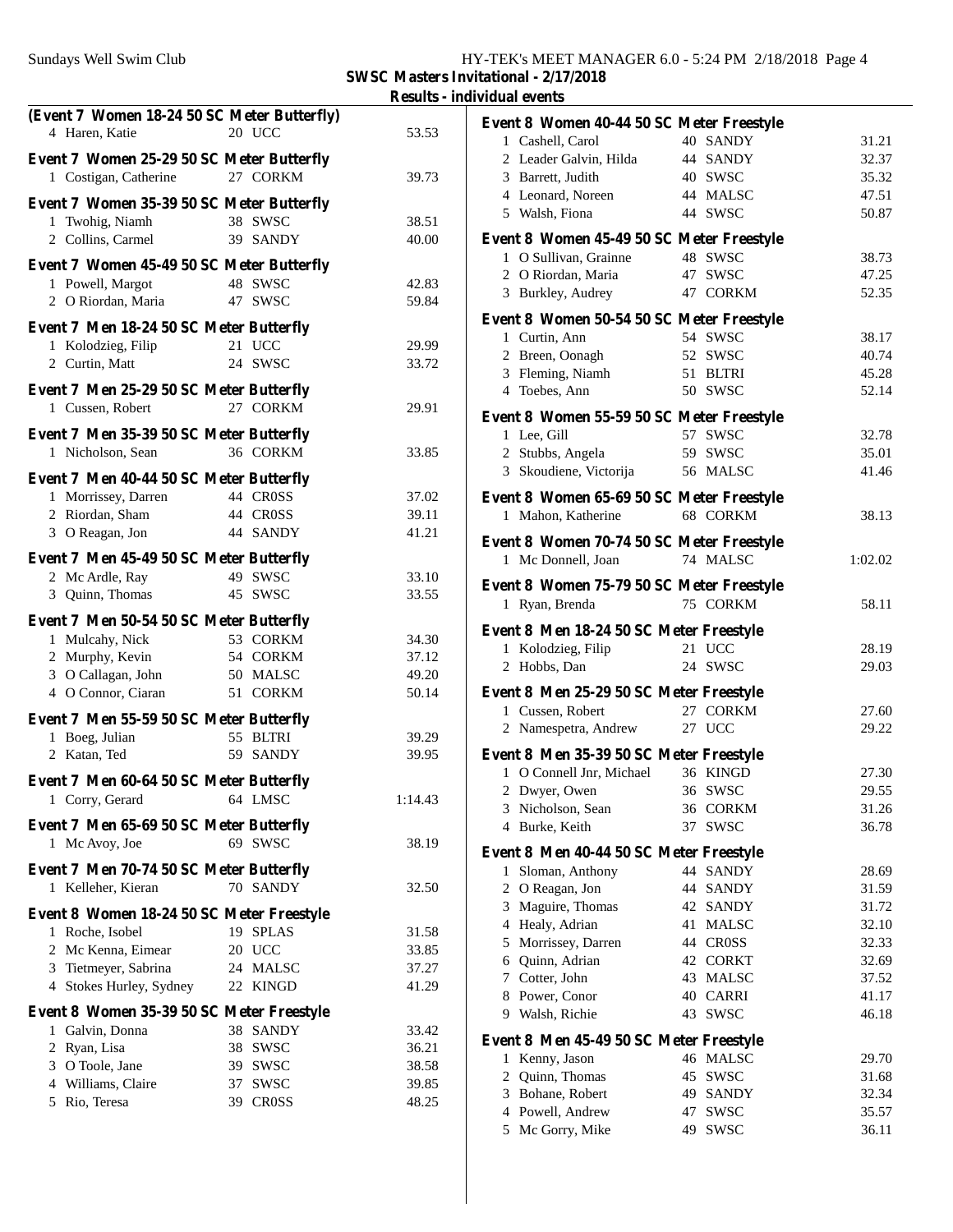| Event 8 Men 50-54 50 SC Meter Freestyle |    |             |       |  |
|-----------------------------------------|----|-------------|-------|--|
| 1 Mulcahy, Nick                         |    | 53 CORKM    | 30.93 |  |
| 2 Murphy, Kevin                         |    | 54 CORKM    | 32.74 |  |
| O Connor, Ciaran<br>3                   |    | 51 CORKM    | 37.84 |  |
| Curtin, Eamon<br>4                      |    | 54 SWSC     | 39.41 |  |
| Event 8 Men 55-59 50 SC Meter Freestyle |    |             |       |  |
| 1 Herlily, Diarmuid                     |    | 55 SANDY    | 31.97 |  |
| 2 Katan, Ted                            |    | 59 SANDY    | 33.51 |  |
| Boeg, Julian<br>3                       |    | 55 BLTRI    | 33.89 |  |
| Lee, Tommy<br>4                         |    | 57 SWSC     | 34.26 |  |
| Event 8 Men 60-64 50 SC Meter Freestyle |    |             |       |  |
| 1 Hempel, Wiliam                        |    | 61 CORKM    | 32.65 |  |
| 2 Corry, Gerard                         |    | 64 LMSC     | 55.97 |  |
| Event 8 Men 65-69 50 SC Meter Freestyle |    |             |       |  |
| 1 Mc Avoy, Joe                          | 69 | <b>SWSC</b> | 34.43 |  |
| 2 Power, Ollie                          |    | 67 SWSC     | 47.82 |  |
| Event 8 Men 70-74 50 SC Meter Freestyle |    |             |       |  |
| 1 Flynn, Gerry                          |    | 71 CATBR    | 41.52 |  |